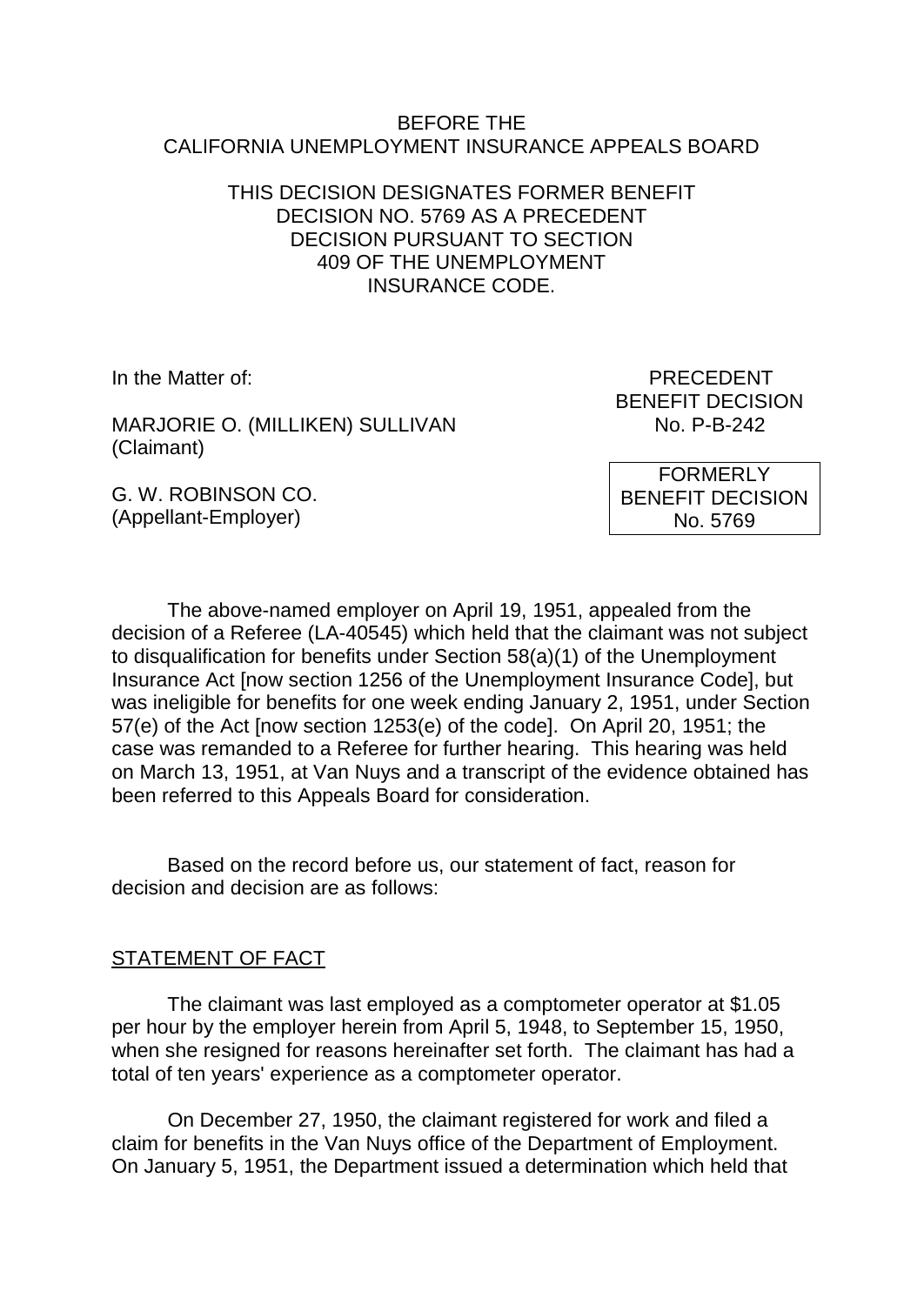the claimant was subject to disqualification for benefits for five weeks beginning December 27, 1950, under Section 58(a)(1) of the Act [now section 1256 of the code] and that she was ineligible for benefits for one week ending January 2, 1951, under Section 57(e) of the Act [now section 1253(e) of the code].

At the time of her resignation, the claimant signed a slip stating she was "getting married and moving". At this time neither she nor her future husband had selected a residence or home where they intended to live. Following their marriage on September 24, 1950, they moved into her mother-in-law's home which was thirty minutes travel time by public transportation to the employer's place of business in downtown Los Angeles. On October 5, 1950, the claimant and her husband moved to Sherman Oaks which was in an area described as the valley where her husband had a business. Their home was not in excess of one hour and fifteen minutes travel time to her employer's place of business. It is customary for a majority of the workers in the valley to commute to Hollywood and Los Angeles to work.

The claimant admittedly made no independent search for work during the week ending January 2, 1951, although her husband made inquiries of a few companies in the valley.

# REASON FOR DECISION

Section 58(a)(1) of the Act [now section 1256 of the code] provides in part that an individual shall be disqualified for benefits if he "has left his most recent work voluntarily without good cause".

The claimant herein voluntarily left her work and the issue is whether she had good cause for such leaving.

In Benefit Decision No. 5007-10318 we considered the situation where a claimant left her work in order to marry a man with an established residence in another city. Two days following her resignation she married and immediately established a home with her husband. We held that a woman who leaves her work to marry a man who has an established home and employment in a community sufficiently far removed from that of the woman's last employment to make it impossible for her to establish her home at her husband's residence and continue to work for her last employer had good cause for leaving her work under Section 58(a)(1)) of the Act [now section 1256 of the code]. (See also Benefit Decision No. 5087).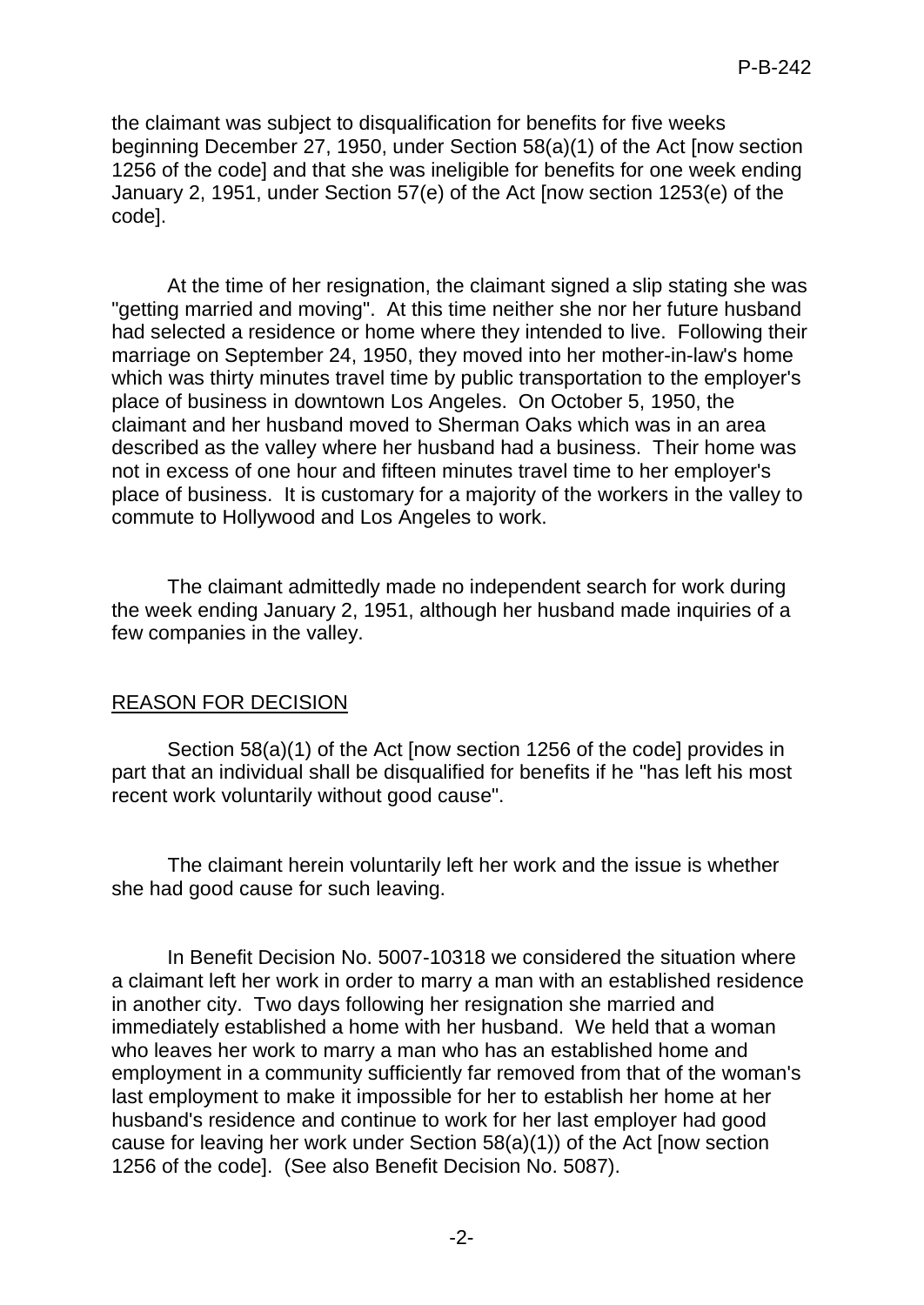This case is distinguishable from the cited decisions in that at the time the claimant resigned to marry, her future husband had not selected a home in a locality which would have prevented the claimant from continuing in employment. When he established a home it was in an area from which many employees commute to the city of Los Angeles for work. In our opinion had the claimant acted as a reasonable person desirous of retaining employment she would not have severed the employer-employee relationship until it became apparent to her that she and her husband intended to establish a residence in an area too far removed for her to continue in employment. Under these facts, it is our opinion that the claimant left her employment for personal non-compelling reasons which do not constitute good cause under Section 58(a)(1) of the Act [now section 1256 of the code] and is disqualified for benefits for five weeks beginning December 27, 1950, in accordance with Section 58(b) of the Act [now section 1260 of the code]. (Benefit Decision No. 5686).

The evidence also establishes that the claimant failed to make a reasonable search for work during the week ending January 2, 1951, as required by Section 57(e) of the Act [now section 1253(e) of the code] and as found by the Referee.

#### **DECISION**

The claimant is disqualified for benefits for five weeks under Section 58(a)(1) of the Act [now section 1256 of the code] in accordance with the provisions of Section 58(b) of the Act [now section 1260 of the code]. Benefits are denied for the week ending January 2, 1951, under Section 57(e) of the Act [now section 1253(e) of the code].

Sacramento, California, July 6, 1951.

### CALIFORNIA UNEMPLOYMENT INSURANCE APPEALS BOARD

MICHAEL B. KUNZ, Chairman

GLENN V. WALLS

### EDWARD CAIN